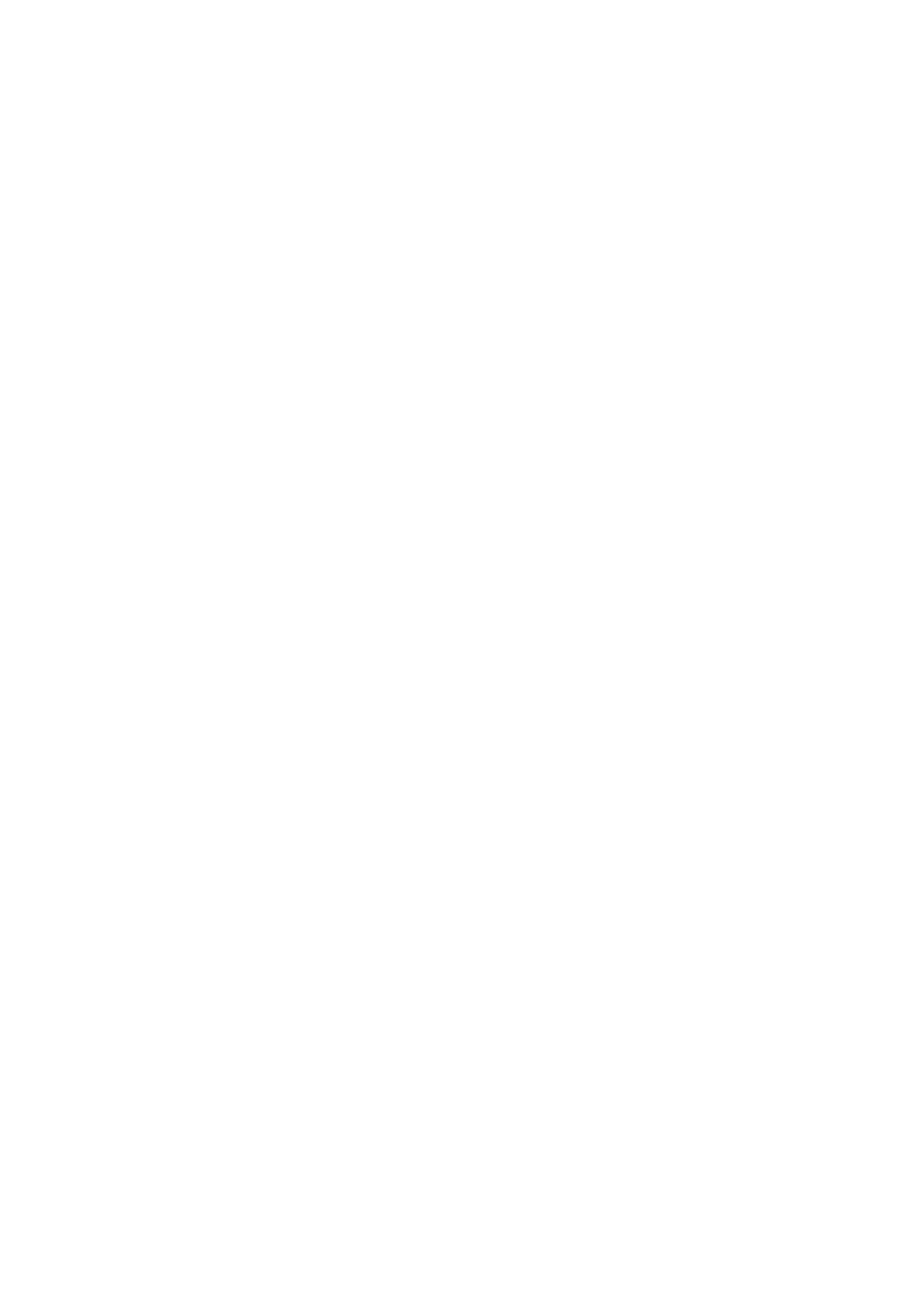Statutory Document No. 0433/13



*Town and Country Planning Act 1999*

# **TOWN AND COUNTRY PLANNING (PERMITTED DEVELOPMENT) (TELECOMMUNICATIONS) ORDER 2013**

*Approved by Tynwald: 22 January 2014 Coming into Operation: 1 February 2014*

The Department of Infrastructure makes the following Order under sections 8(1), 2(a), (3), (4) and (5), 9(1) and 10(5) and (6) of the Town and Country Planning Act 1999.

#### <span id="page-2-0"></span>**1 Title**

This Order is the Town and Country Planning (Permitted Development) (Telecommunications) Order 2013.

#### <span id="page-2-1"></span>**2 Commencement**

If approved by Tynwald, this Order comes into operation on 1 February 2014<sup>1</sup> .

#### <span id="page-2-2"></span>**3 Interpretation**

In this Order —

"**1984 Act**" means the Telecommunications Act 1984;

"**Airport**" means the airport operated by the Department at Ronaldsway in the parish district of Malew;

#### "**ancient monument**" means—

- (a) a monument under the guardianship of the Manx Museum and National Trust under section 10 of the Manx Museum and National Trust Act 1959,
- (b) in respect of which a preservation order under section 11 of that Act is in force,
- (c) or included in a list of monuments published under section 13 of that Act;

1

<sup>1</sup> Tynwald approval is required by section 44(1) of the Town and Country Planning Act 1999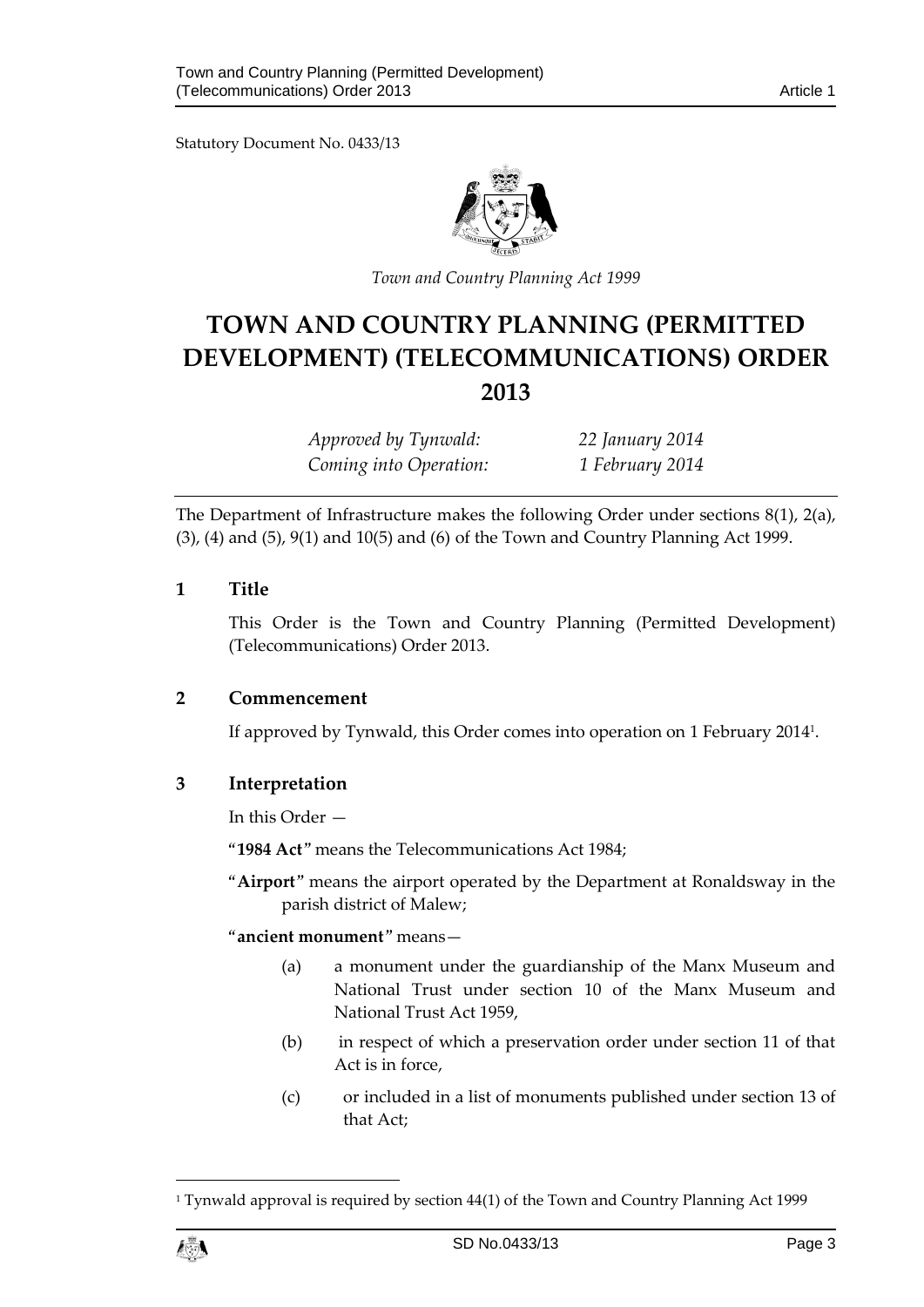- "**antenna system**" means a set of antennas installed on a building or structure and operated by a single telecommunications code system operator in accordance with his licence;
- "**building**" does not include plant or machinery or any gate, fence, wall or other means of enclosure;
- "**Department**" means the Department of Infrastructure and except where the context otherwise requires refers specifically to its Planning and Building Control Division;
- "**development ancillary to radio equipment housing**" means the construction, installation, alteration or replacement of structures, equipment or means of access which are ancillary to and reasonably required for the purposes of radio equipment housing;
- "**Development Procedure Order**" means the Town and Country Planning (Development Procedure) (No. 2) Order 2013<sup>2</sup> ;
- "**dwellinghouse**" does not include a building containing one or more flats, or a flat contained within such a building;
- "**ground level**" means the surface of the ground immediately adjacent to the building or structure in question, and where the ground is sloping, the ground level is the highest part of the surface of the ground next to the building or structure;
- "**highway**" means a highway maintainable at the public expense within the meaning of section 3 of the Highways Act 1986, and any part of such a highway;
- "**land controlled by an operator**" means land occupied by the operator in right of a freehold interest or a leasehold interest under a lease granted for a term of not less than 10 years;
- "**mast**" means a radio mast or a radio tower;
- "**operations in accordance with a licence**" means development carried out by an operator in pursuance of a right conferred on that operator under the telecommunications code, and in accordance with any conditions relating to the application of that code imposed by the terms of the operator's licence;
- "**owner**" means any person who is the estate owner in respect of the fee simple, or who is entitled to a tenancy granted or extended for a term of years certain of which not less than seven years remain unexpired;
- "**site display**" means by the posting of the notice by firm affixture to some object, sited and displayed in such a way as to be easily visible and legible by members of the public;

"**small antenna**" means an antenna which —

-



<sup>2</sup> SD 0238/13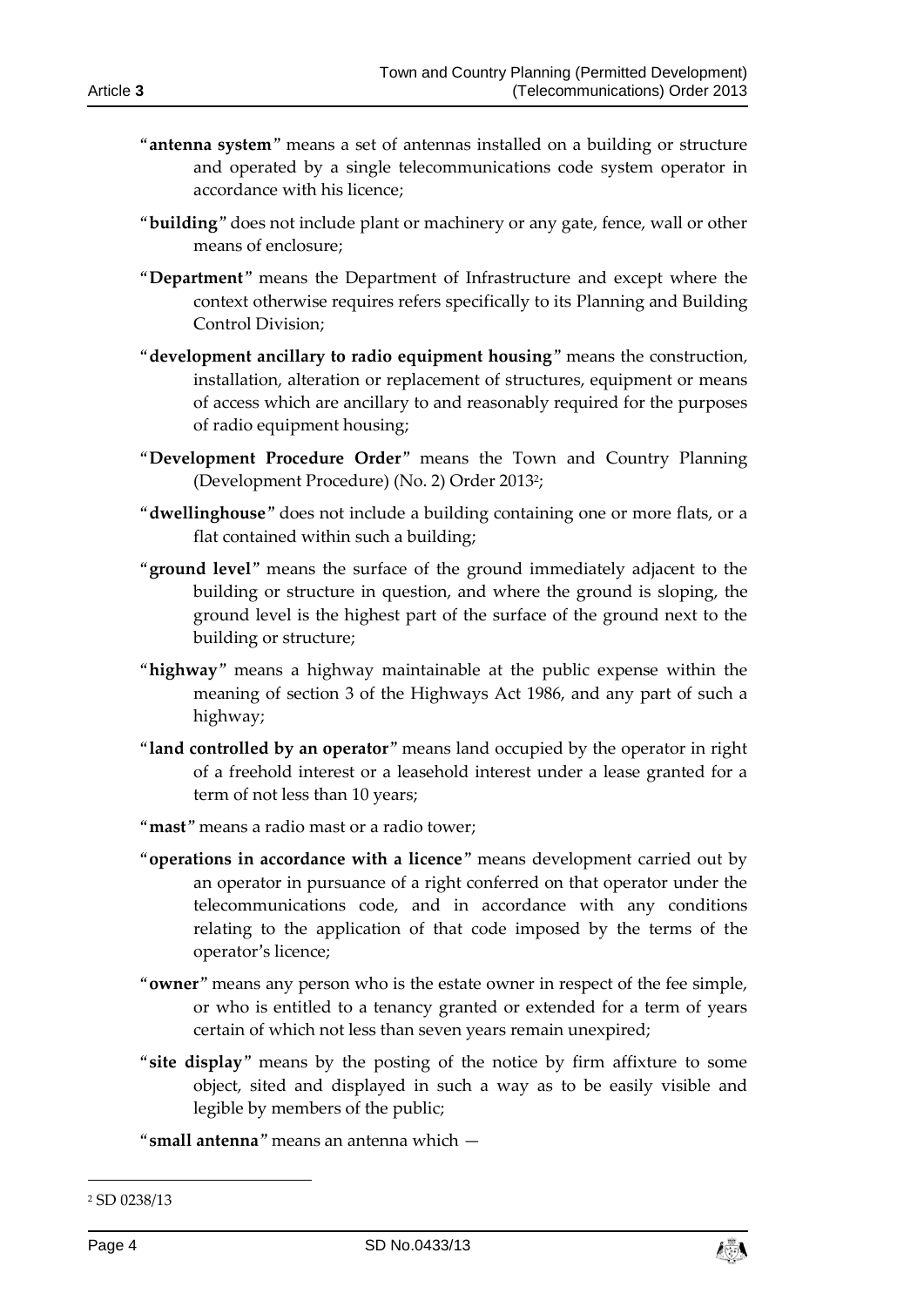- (a) is for use in connection with a telephone system operating on a point fixed multi-point basis;
- (b) does not exceed 50 centimetres in any linear measurement;
- (c) does not, in two-dimensional profile, have an area exceeding 1,591 square centimetres,

and any calculation for the purposes of paragraph (b) and (c) must exclude any feed element, reinforcing rim mountings and brackets;

- "**telecommunications apparatus**" has the meaning given by paragraph 1 of Schedule 1 to the 1984 Act, and includes radio equipment housing;
- "**telecommunications code**" means the code contained in Schedule 1 to the 1984 Act;
- "**telecommunications code system operator**" means a person who has been granted a licence under section 5 of the 1984 Act which applies the telecommunications code to him in pursuance of section 8 of that Act;
- "**telecommunication system**" has the meaning given by section 2 of the 1984 Act; and
- "**tenant**" means the tenant of an agricultural holding any part of which is a building comprised in the land to which the application relates.

# <span id="page-4-0"></span>**4 Planning approval for development with respect to telecommunications**

- (1) Planning approval is granted for development specified in Schedule 1 on any land other than land within a conservation area, to the extent and subject to such conditions as specified in that Schedule.
- (2) Planning approval is granted for development specified in Schedule 2 on any land within a conservation area, to the extent and subject to such conditions as specified in that Schedule.
- (3) Paragraphs (1) to (2) do not apply to a development which
	- (a) contravenes any condition lawfully imposed on the grant of planning approval for development of land;
	- (b) requires or involves the formation, laying out or material widening of a means of access to an existing highway used by vehicular traffic; or
	- (c) creates an obstruction to the view of persons using any such highway so as to be likely to cause danger to such persons.

# <span id="page-4-1"></span>**5 Direction that generalised approval does not apply**

(1) If the Department is satisfied that any of the development specified in Schedules 1 and 2 should not be carried out in any particular area without planning approval granted pursuant to an application for the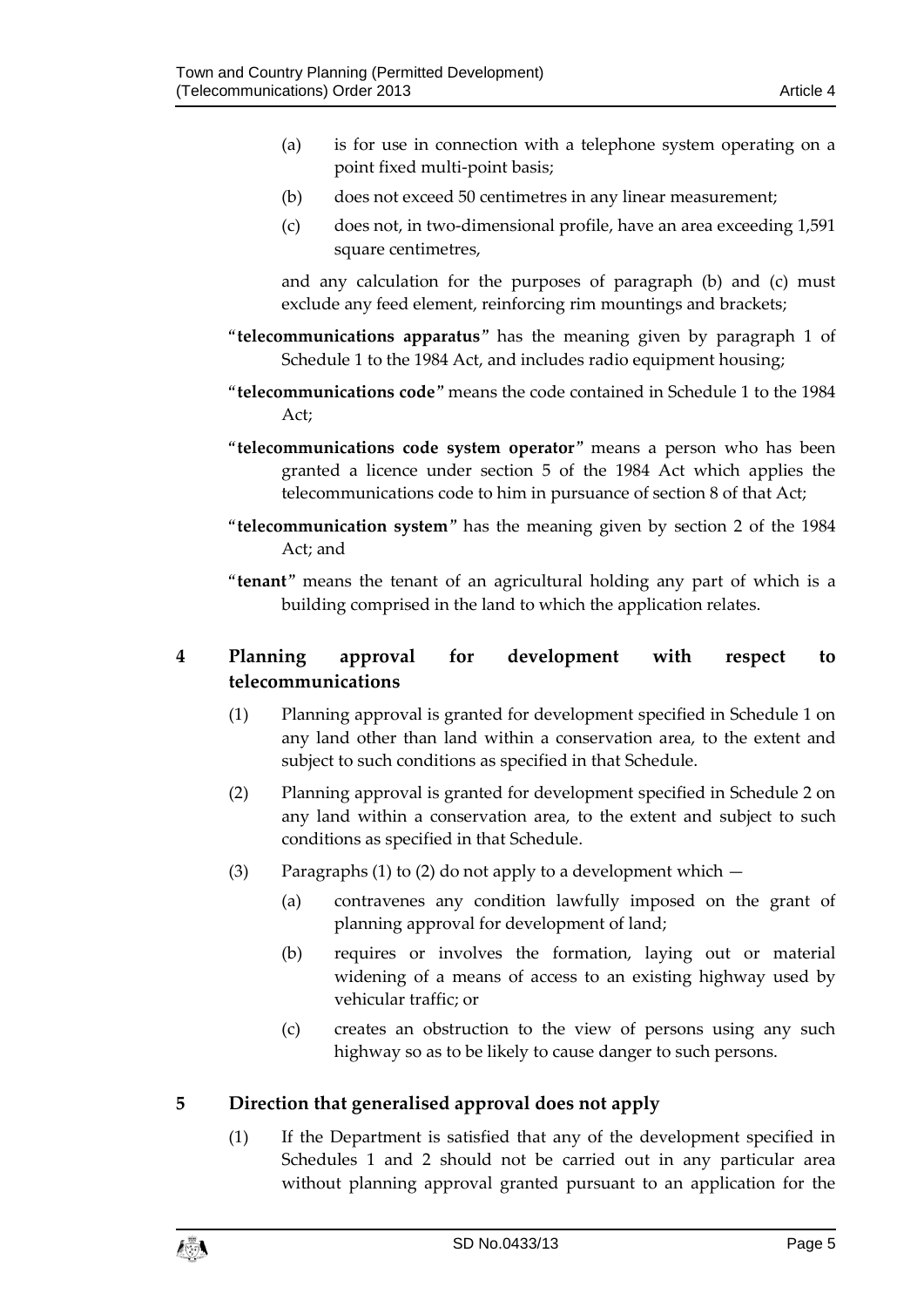Article **6**

purpose, the Department may by an instrument in writing direct that article 4 does not apply to such development in any such area as may be specified in the direction.

- (2) The Department
	- (a) must give notice of any direction under paragraph (1) in 1 or more newspapers published and circulating in the Island,
	- (b) may give such other notice of the direction as it thinks fit, and
	- (c) must make a copy of the direction available for inspection by any person at all reasonable times at the principal office of the Department.

#### <span id="page-5-0"></span>**6 Transitional Provisions**

Any application for a determination as to whether prior approval is required under the Town and Country Planning (Permitted Development) (Telecommunications) Order 2012<sup>3</sup> made before this Order comes into operation is to be determined in accordance with that Order as if this Order had not been made.

#### <span id="page-5-1"></span>**7 Revocation**

The Town and Country Planning (Permitted Development) (Telecommunications) Order 2012 is revoked.

#### **MADE 10 DECEMBER 2013**

**D C CRETNEY** *Minister for Infrastructure*

-



<sup>3</sup> SD 391/12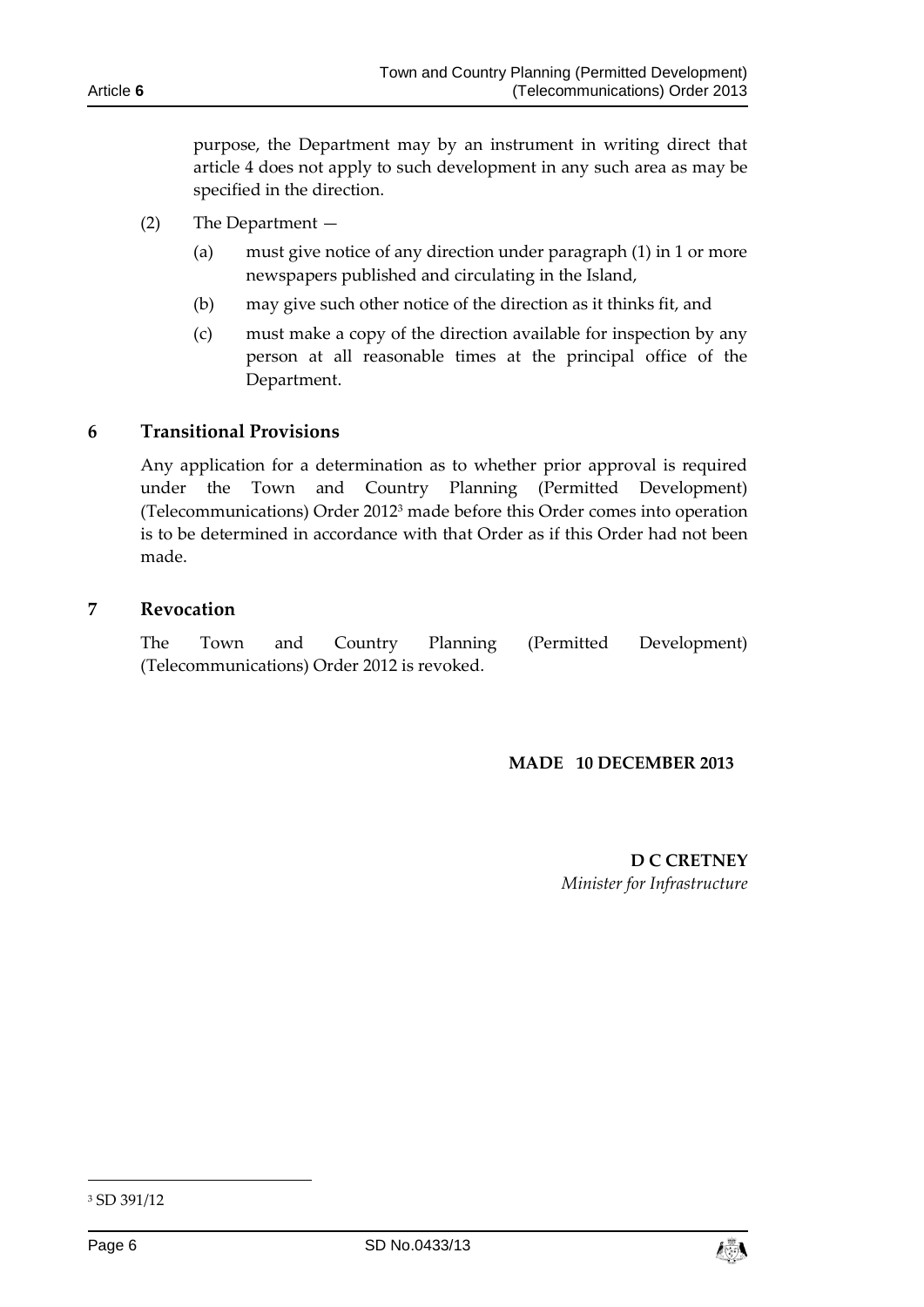## **SCHEDULE 1**

## [Article 4(1)]

## **DEVELOPMENT OUTSIDE CONSERVATION AREAS**

# <span id="page-6-1"></span><span id="page-6-0"></span>**1 Permitted development**

Development by or on behalf of a telecommunications code system operator for the purpose of the operator's telecommunications system in, on, over or under land controlled by that operator or in accordance with the operator's licence, consisting of  $-$ 

- (a) the installation, alteration or replacement of any telecommunication apparatus; or
- (b) the use of land in an emergency for a period not exceeding 12 months to station and operate moveable telecommunication apparatus required for the replacement of unserviceable telecommunication apparatus, including the provision of moveable structures on the land for the purposes of that use, or
- (c) development ancillary to radio equipment housing.

# **2 Development not permitted**

Development is not permitted by paragraph  $1(a)$  if  $-$ 

- (a) in the case of the installation of apparatus (other than on a building or other structure) the apparatus would exceed a height of 15 metres above ground level;
- (b) in the case of the alteration or replacement of apparatus already installed (other than on a building or other structure) the apparatus, excluding any antenna, would when altered or replaced exceed the height of the existing apparatus or a height of 15 metres above ground level, whichever is the greater;
- (c) in the case of the installation, alteration or replacement of apparatus on a building or other structure, the height of the apparatus (taken by itself) would exceed—
	- (i) 15 metres, where it is installed, or is to be installed, on a building or other structure 30 metres or more in height; or
	- (ii) 10 metres in any other case;
- (d) in the case of the installation, alteration or replacement of apparatus on a building or other structure, the highest part of the apparatus when installed, altered or replaced would exceed the height of the highest part of the building or structure by more than —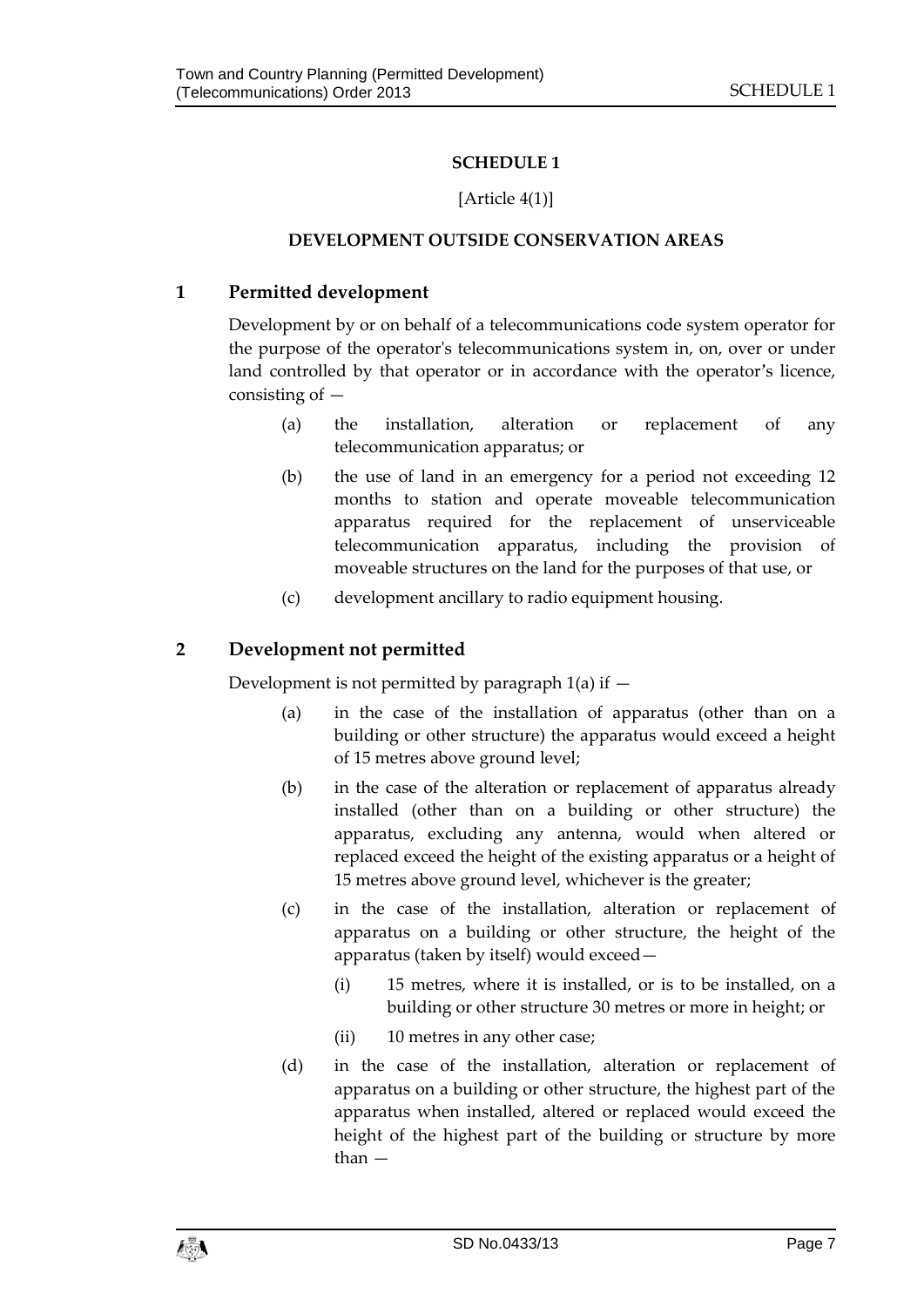- (i) 10 metres, in the case of a building or structure 30 metres or more in height;
- (ii) 8 metres, in the case of a building or structure more than 15 metres but less than 30 metres in height; or
- (iii) 6 metres, in any other case;
- (e) in the case of the installation, alteration or replacement of apparatus (other than an antenna) on a mast, the height of the mast would, when the apparatus was installed, altered, or replaced, exceed any relevant height limit specified in respect of apparatus in sub-paragraphs (a), (b), (c) and (d), and for the purposes of applying the limit in sub-paragraph (c), the words "(taken by itself)" are omitted.
- (f) in the case of the installation, alteration or replacement of any apparatus other than—
	- (i) a mast,
	- (ii) an antenna,
	- (iii) a public call box,
	- (iv) any apparatus which does not project above the level of the surface of the ground, or
	- (v) radio equipment housing,

the ground or base area of the structure would exceed 1.5 square metres;

- (g) in the case of the installation, alteration or replacement of an antenna on a building or structure (other than a dwellinghouse or a mast) less than 15 metres in height; on a mast located on such a building or structure or, where the antenna is to be located below a height of 15 metres above ground level, on a building or structure (other than a dwellinghouse or mast) 15 metres or more in height —
	- (i) the antenna is to be located on a wall or roof slope facing a highway within 20 metres of the building or structure on which the antenna is to be located;
	- (ii) in the case of dish antennas, the size of one dish would exceed 0.9 metres or the aggregate size of all the dishes on the building, structure or mast would exceed 1.5 metres, when measured in any dimension;
	- (iii) in the case of antennas other than dish antennas, the development (other than the installation, alteration or replacement of one small antenna) would result in the presence on the building or structure of more than 2 antenna systems; or

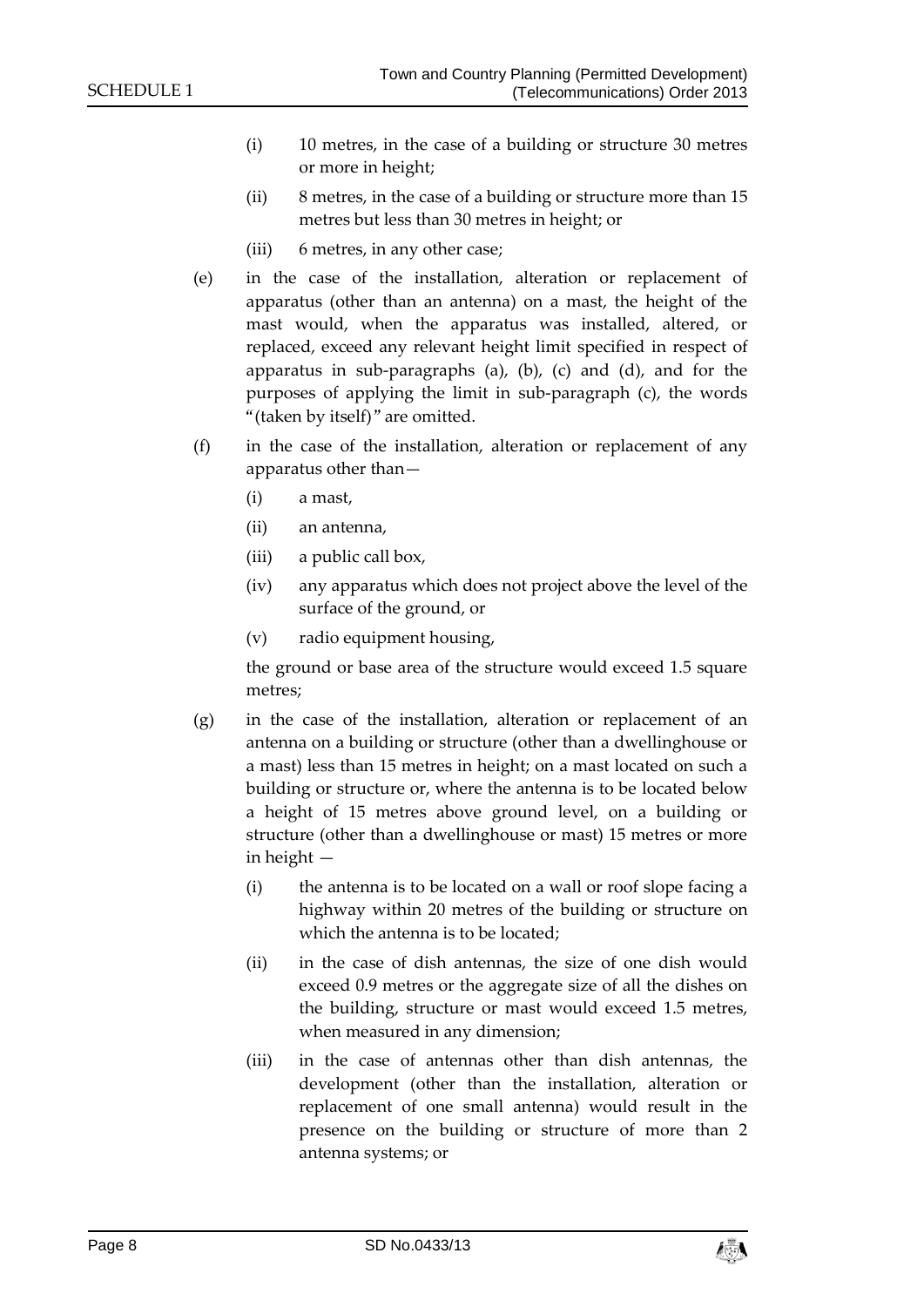- (iv) the building or structure is a registered building or ancient monument;
- (h) in the case of the installation, alteration or replacement of an antenna on a building or structure (other than a dwellinghouse or a mast) 15 metres or more in height or on a mast located on such a building or structure, where the antenna is located at a height of 15 metres or above, measured from ground level —
	- (i) in the case of dish antennas, the size of any dish would exceed 1.3 metres or the aggregate size of all the dishes on the building, structure or mast exceed 3.5 metres, when measured in any dimension;
	- (ii) in the case of antennas other than dish antennas, the development (other than the installation, alteration or replacement of one small antenna) would result in the presence on the building or structure of more than 3 antenna systems; or
	- (iii) the building or structure is a registered building or ancient monument;
- (i) in the case of the installation of a mast, on a building or structure less than 15 metres in height, such a mast would be within 20 metres of a highway;
- (j) in the case of the installation, alteration or replacement of radio equipment housing —
	- (i) the development is not ancillary to the use of any other telecommunication apparatus;
	- (ii) it would exceed 29 cubic metres or, if located on the roof of a building, 10 square metres in area.

## **3 Conditions and procedure**

- (1) Development is permitted by paragraph 1(a) and paragraph 1(c) subject to the condition that any antenna or supporting apparatus, radio equipment housing or development ancillary to radio equipment housing constructed, installed, altered or replaced on a building in accordance with that permission, so far as practicable, be sited so as to minimise its effect on the external appearance of the building.
- (2) Development is permitted by paragraph 1(a) and paragraph 1(c) subject to the condition that any apparatus or structure provided in accordance with that permission must be removed from the land, building or structure on which it is situated, as soon as reasonably practicable after it is no longer required for telecommunication purposes, and such land, building or structure must be restored to its condition before the development took place, or to any other condition as may be agreed in writing between the Department and the developer.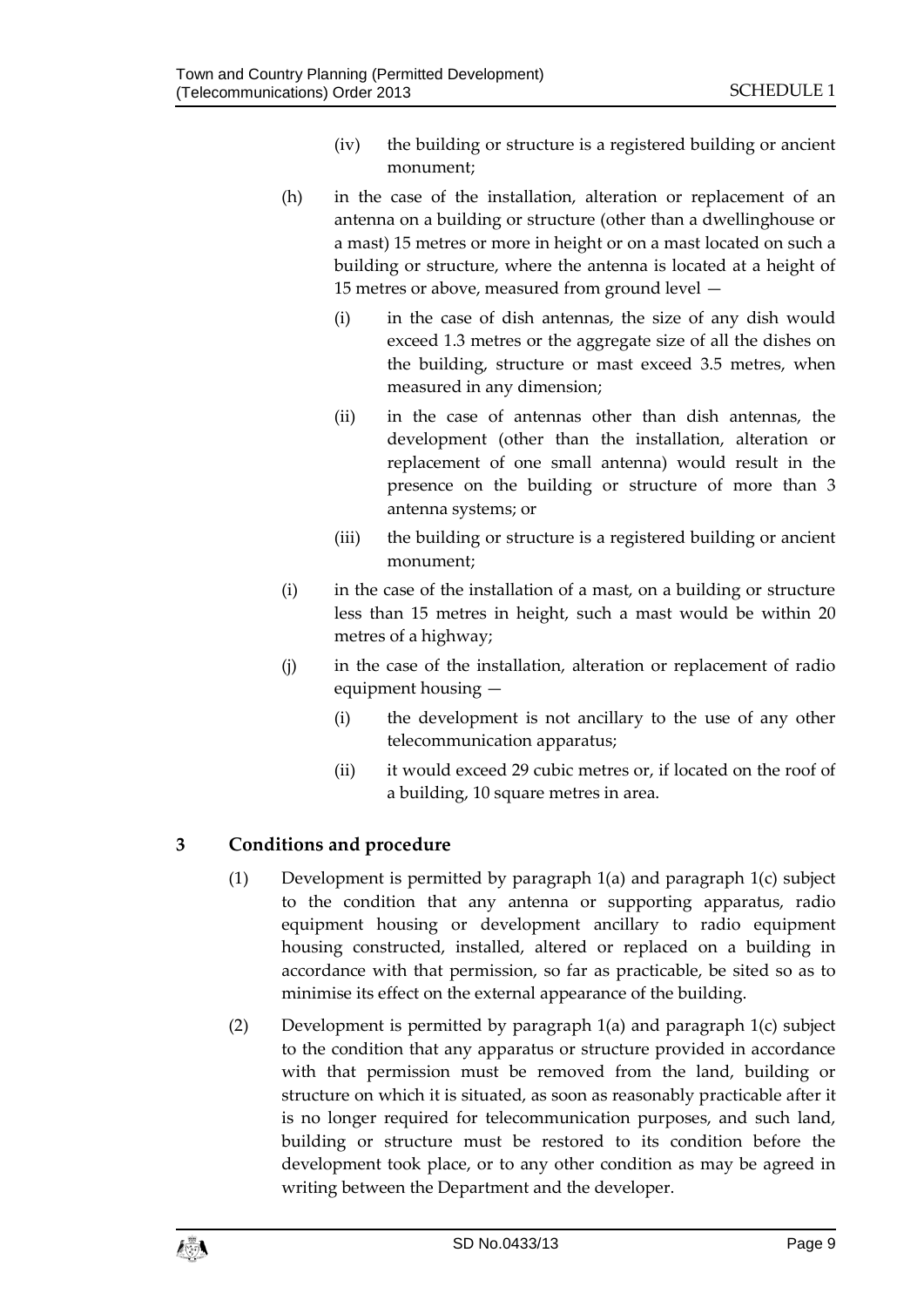- (3) Development is permitted by paragraph 1(b) subject to the condition that any apparatus or structure provided in accordance with that permission must be removed from the land at the expiry of the relevant period and the land restored to its condition before the development took place.
- (4) Development consisting of the construction, installation, alteration or replacement of —
	- (a) a mast;
	- (b) an antenna on a building or structure (other than a mast) where the antenna (including any supporting structure) would exceed the height of the building or structure at the point where it is installed or to be installed by 4 metres or more;
	- (c) a public call box; or
	- (d) radio equipment housing with a volume in excess of 2.5 cubic metres or of development ancillary to it,

is permitted but except in case of emergency is subject to the conditions and procedures set out in sub-paragraphs (5) to (16).

- (5) The developer must give notice of the proposed development to any person (other than the developer) who is an owner of the land to which the development relates, or a tenant, before making the application as required by sub-paragraph (7)—
	- (a) by serving a notice as required by paragraph 4 on every such person whose name and address is known to the developer; and
	- (b) where the developer has taken reasonable steps to ascertain the names and addresses of every such person but has been unable to do so, by publication of the notice in at least one newspaper published and circulating in the Island.
- $(6)$  Where the proposed development consists of  $-$ 
	- (a) the installation of a mast within 3 kilometres of the perimeter of the Airport, the developer must notify the Ports Director; or
	- (b) the installation of a public call box, the developer must notify the Department's Highways Division;

before the making the application as required by sub-paragraph (7).

- (7) Before beginning the development, the developer must apply to the Department for a determination as to whether the prior approval of the Department will be required to the siting and appearance of the development.
- (8) The application must be accompanied
	- (a) by a written description of the proposed development and a plan indicating its proposed location together with any fee required to be paid;

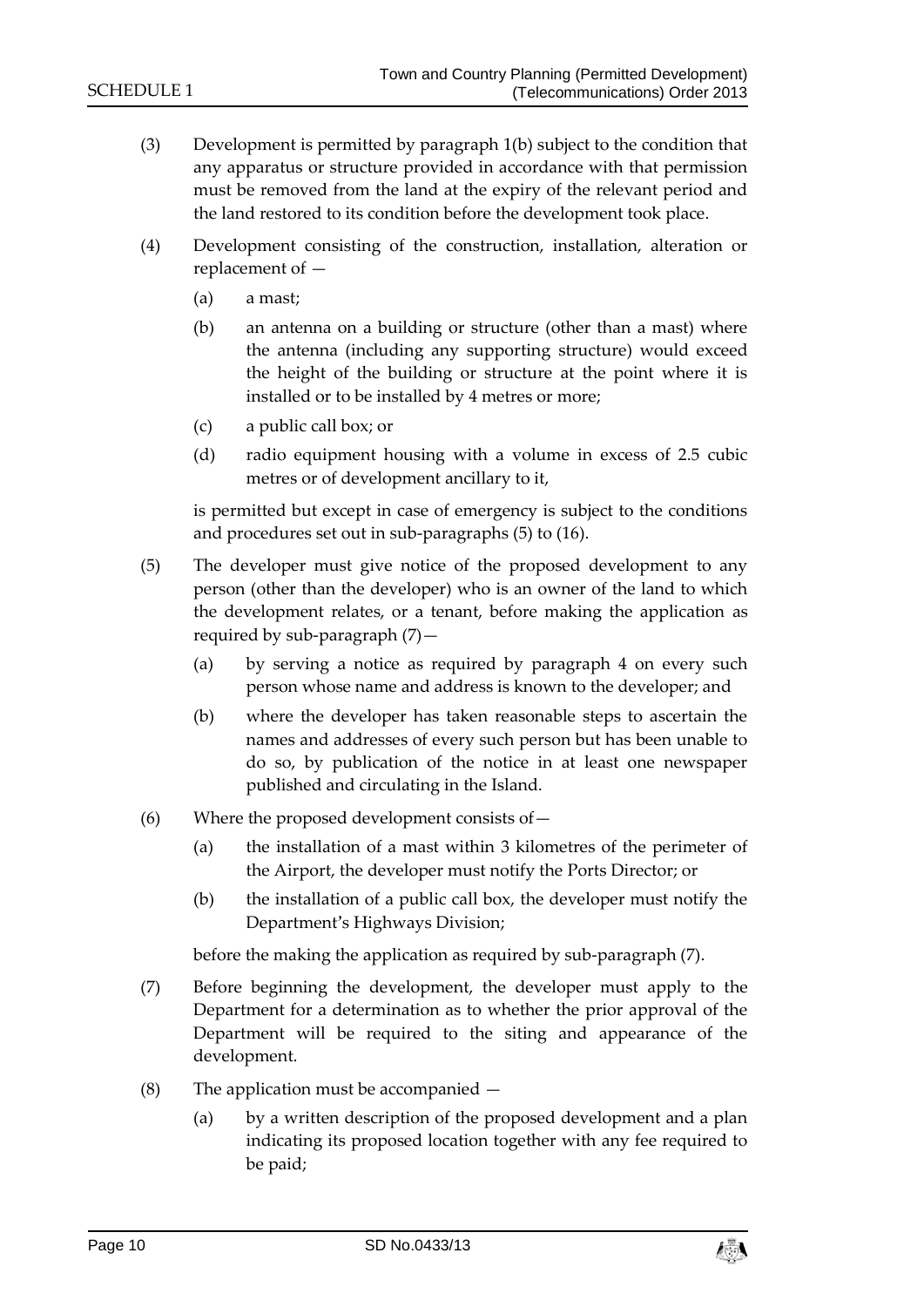- (b) if the development involves the construction or installation of one or more antennae, by a written declaration that the equipment and installation to which the application relates is so designed that it will, when constructed or installed, operate, having regard to its location and the manner in which it has been constructed or installed, in full compliance with the requirements of the radio frequency public exposure guidelines of the International Commission on Non-ionising Radiation Protection, as expressed in the EU Council recommendation of 12 July 1999<sup>4</sup> on the limitation of exposure of the general public to electromagnetic fields (0Hz to 300 GHz);
- (c) a plan showing the area of search for the development;
- (d) details of the proposed structure including the type of structure and its dimensions, height of existing building and details of the size of the equipment housing and materials;
- (e) a statement explaining the reasons for the choice of design;
- (f) technical information including the frequency, modulation characteristics, power output and height of the proposed antenna;
- (g) technical justification consisting of details about the purpose of the site and why the particular development is required;
- (h) details of any alternative sites rejected with a justification for rejecting them. This should include existing masts, structures and other buildings within the search area;
- (i) an explanation if no alternatives considered;
- (j) where sub-paragraph (5) applies, by evidence that its requirements have been satisfied; and
- (k) where sub-paragraph (6) applies, by evidence that the Ports Director or the Department's Highways Division, as the case may be, has been notified of the proposal.
- (9) Upon receipt of the application under sub-paragraph (8)) the Department must—
	- (a) in the case of the construction, installation, alteration and replacement of a mast; or of an antenna on a building or structure (other than a mast) give notice and a copy of the application to the following —
		- (i) the Director of Public Health;
		- (ii) the local authority in whose district the development will take place;
		- (iii) the Department's Highways Division; and

1

<sup>4</sup> 1999/519/EC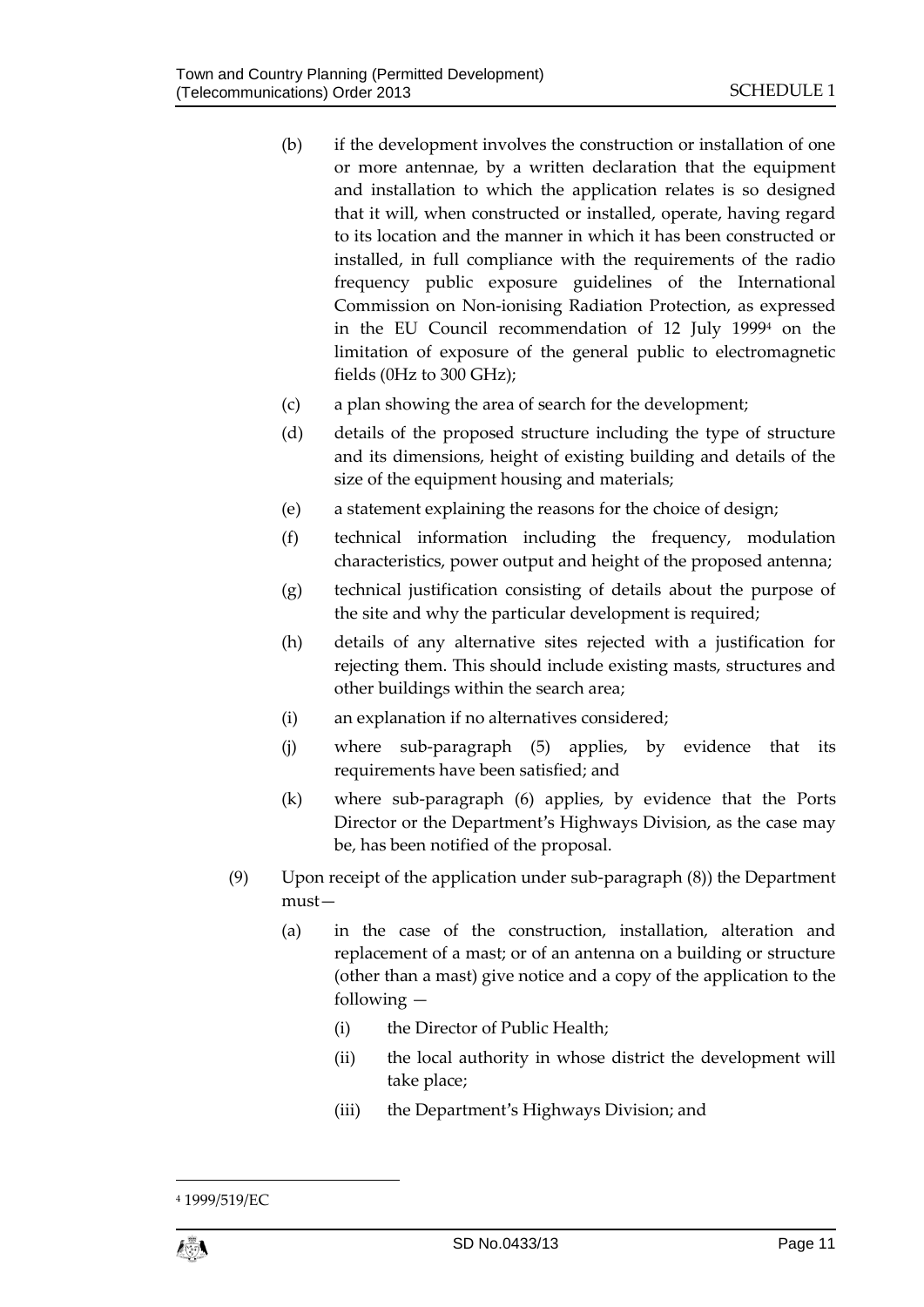(iv) in the case of the installation of a mast within 3 kilometres of the perimeter of the Airport, the Ports Director,

and must give the consultees at least 21 days within which to comment.

- (b) in the case of development which does not fall within subparagraph (9)(a), give notice and a copy of the application to the following—
	- (i) the local authority in whose district the development will take place; and
	- (ii) the Department's Highways Division,

and must give the consultees at least 21 days within which to comment.

- (c) follow the procedure for giving notice of the proposed development set out in Article 5(1) and (2) of the Development Procedure Order and give notice —
	- (i) by site display in at least one place or near the land to which the application relates for not less than 21 days, and
	- (ii) by publication of the notice in at least one newspaper published and circulating in the Island.
- (10) The Department must take into account any representations made to them as a result of consultations or notices given under sub-paragraph (9) when determining the application made under sub-paragraph (7).
- (11) The Department must determine the application and any appeal in accordance with the Development Procedure Order, subject to the modifications specified in paragraph 5.
- (12) Where the application is approved, the development must not be begun –
	- (a) if an appeal is made, until the appeal is determined or withdrawn; or
	- (b) if no appeal is made, until the time within which an appeal may be made has expired.
- (13) The development must be carried out in accordance with the details approved except to the extent that the Department otherwise agrees in writing.
- (14) Where the application is approved, the development must be begun no later than the expiration of 5 years beginning with the date of that approval.
- (15) In a case of emergency, development is permitted by paragraph 1 subject to the condition that the operator must give written notice to the Department of such development as soon as possible after the emergency begins.

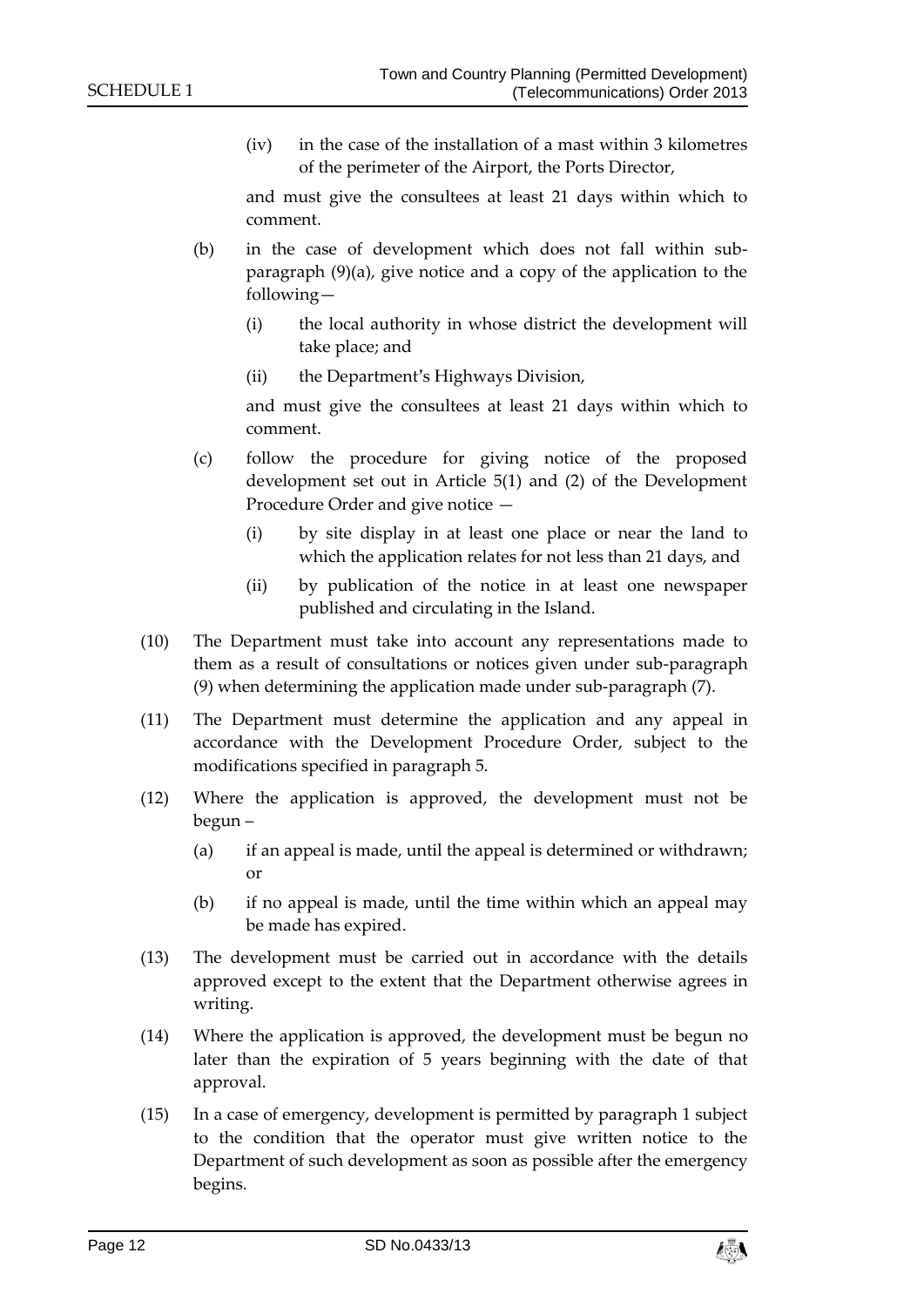- (16) In this paragraph "relevant period" means a period which expires
	- (a) 12 months from the commencement of the use permitted by paragraph 1(b), as the case may be, or
	- (b) when the need for such apparatus, structure or use ceases,

whichever occurs first.

#### **4 Developer's notice**

The notice required by paragraph 3(5)(a) must be signed and dated by or on behalf of the developer and contain—

- (a) the name of the developer;
- (b) the address or location of the proposed development;
- (c) a description of the proposed development (including its siting and appearance and the height of any mast);
- (d) a statement that the developer will apply to the Department for a determination as to whether prior approval will be required to the siting and appearance of the development;
- (e) a statement that the application must be available for public inspection at the offices of the Department and the local authority in which the development will take place, during usual office hours;
- (f) a statement that any person who wishes to make representations about the siting and appearance of the proposed development may do so in writing to the Department;
- $(g)$  the date by which any such representations should be received by the Department, being a date not less than 14 days from the date of the notice; and
- (h) the address to which such representations should be made.

## **5 Application of the Development Procedure Order as modified**

- (1) Articles 1 to 3, 5(1) and (2), 6 to 8 and 12 of, and Schedule 3 to, the Development Procedure Order applies with respect to applications under paragraph 3, as modified by the following provisions of this paragraph.
- $(2)$  In article  $3-$ 
	- (a) renumber the existing text as paragraph  $(1)$ ;
	- (b) in the definitions of "applicant" and application" for "planning approval" substitute "prior approval".
	- (c) after paragraph (1) insert –

" $(2)$  In this Order a reference to paragraph  $3(8)$  is a reference to paragraph 3(8) of Schedule 1 to the Town and Country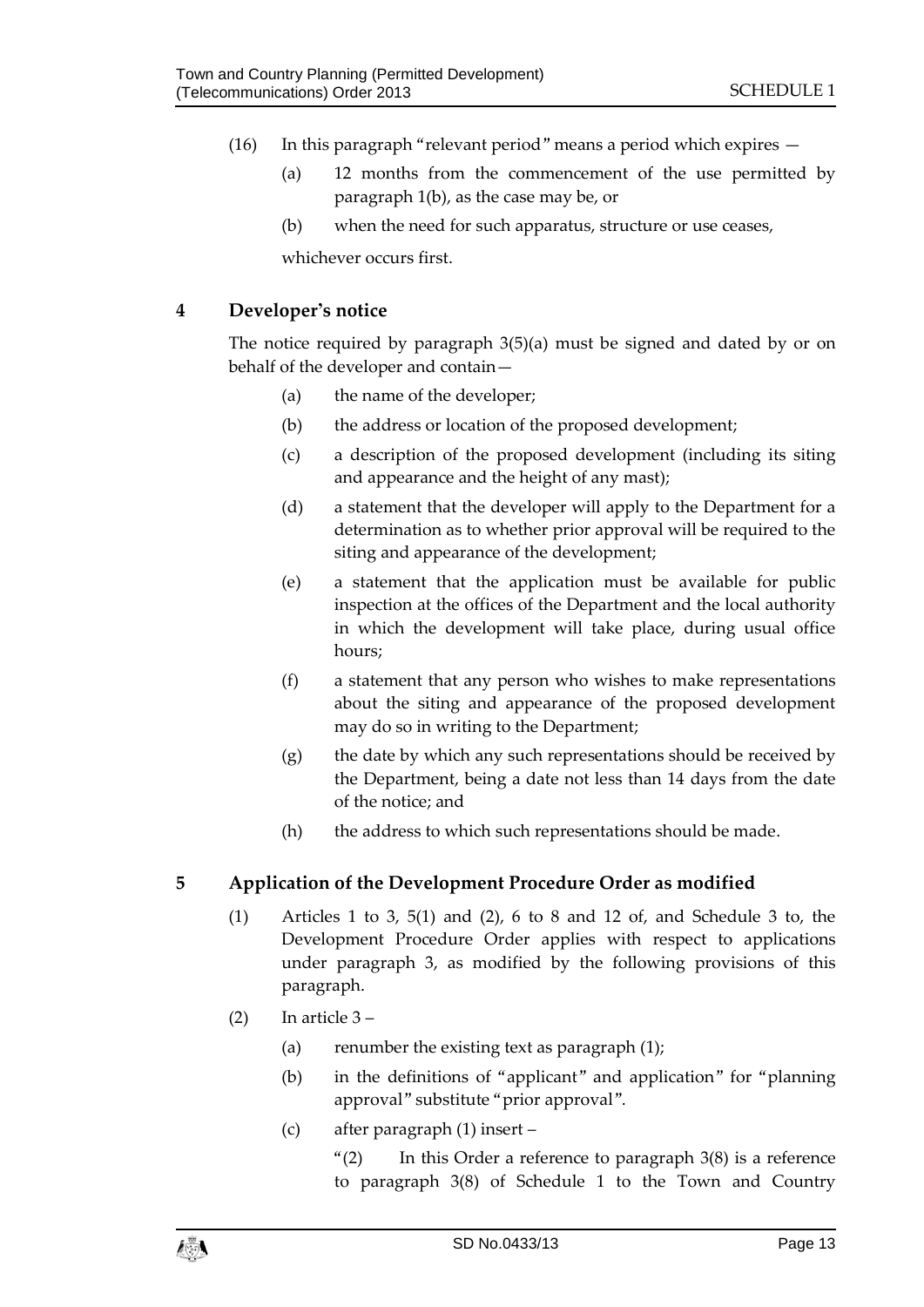Planning (Permitted Development) (Telecommunications) Order 2013.".

- (3) In article  $6 -$ 
	- (a) in paragraphs (1) and (7) for "planning approval" substitute "prior approval";
	- (b) for paragraph  $(2)$  substitute
		- "(2) In paragraph (1) "the relevant date", in relation to an application, means —
			- (a) the date specified in the notice under paragraph  $3(9)(c)$  or
			- (b) the expiry of the periods set out in paragraph  $3(9)(a)$ and (b),

whichever is the latest.".

- (c) in paragraphs (3) and (4)(c) for "article  $5$ " substitute "paragraph  $3(9)$ ":
- (d) for paragraph  $(5)$  substitute  $-$ 
	- "(5) The Department must wherever possible make an initial decision on every application for prior approval within 56 days of the date on which the application is received."
- (4) For article  $7(2)(a)$  substitute  $-$ 
	- "(a) in the case of a prior approval, the conditions (if any) subject to which the approval is granted".
- (5) In article 12 omit ", 10(8) or 11(5)".
- (6) In Schedule 3
	- (a) in paragraph  $1 -$ 
		- (i) in the definition of "inquiry" for "articles 8(7), 10(8) or article 11(5)" substitute "article 8(7)";
		- (ii) in the definition of "written representation procedure" omit "or article 10(8)";
	- (b) in paragraph 4 omit subparagraph (3).

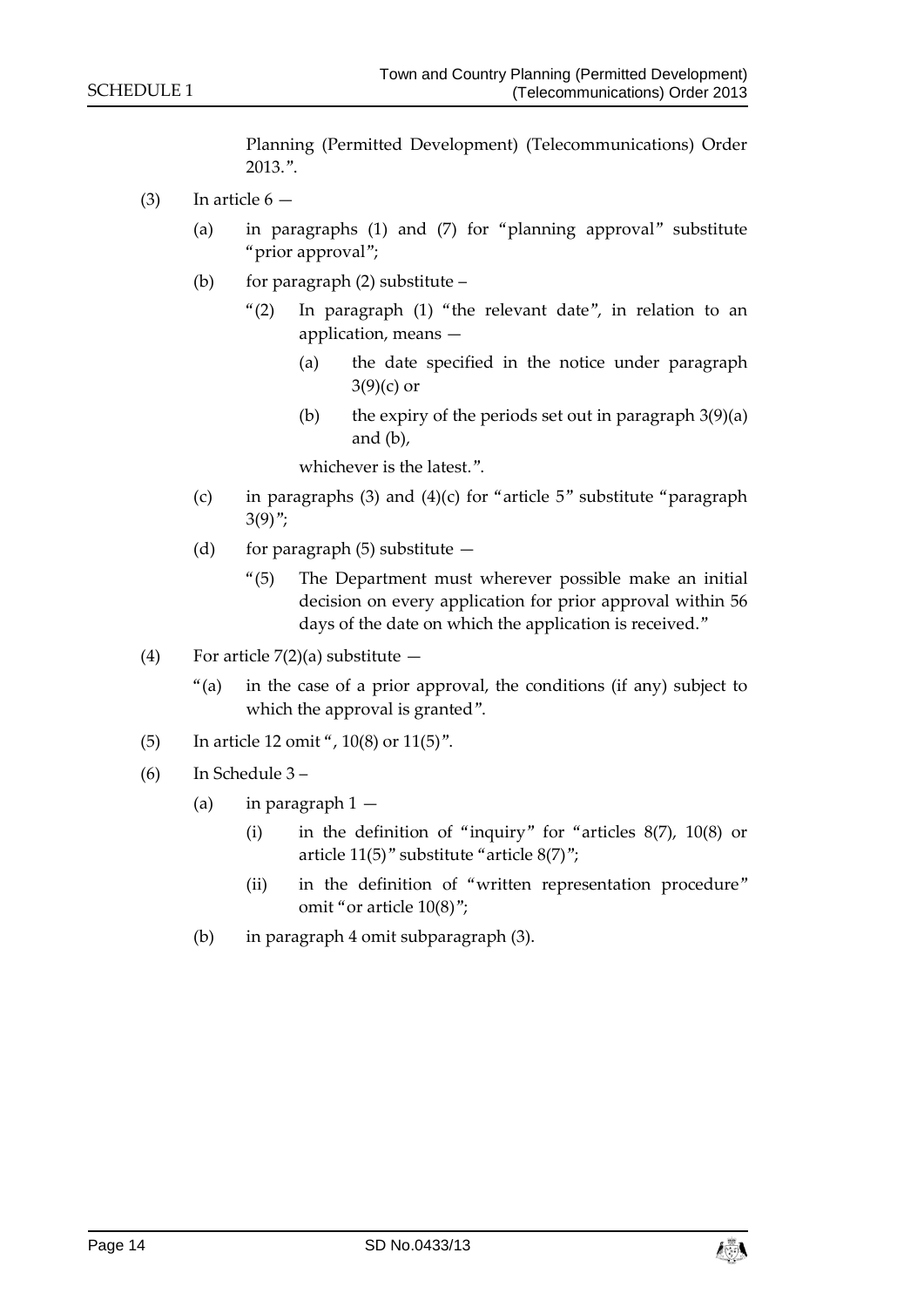# **SCHEDULE 2**

# [Article 4(2)]

#### **DEVELOPMENT WITHIN CONSERVATION AREAS**

#### <span id="page-14-1"></span><span id="page-14-0"></span>**1 Permitted development**

Development by or on behalf of a telecommunications code system operator for the purpose of the operator's telecommunications system in, on, over or under land controlled by that operator or in accordance with the operator's licence, consisting of the installation, alteration or replacement of any telecommunication apparatus.

## **2 Development not permitted**

Development is not permitted by paragraph 1 if it consists of the installation of apparatus above ground (otherwise than inside an existing building or other structure), unless carried out in an emergency.

## **3 Conditions**

- (1) The land must be reinstated to its condition before the development took place.
- (2) Where traditional materials such as stone setts, cobbles, flags or kerbstones are disturbed, they must be carefully set aside, stored and replaced on completion of the development.
- (3) In the case of development in an emergency, the operator must give written notice to the Department of such operations as soon as possible after the emergency begins.
- (4) Any apparatus installed in an emergency must be removed from the land, building or structure on which it is situated at the expiry of the relevant period, and that land, building or structure must be restored to its condition before the operations took place.
- (5) In this paragraph "the relevant period" means a period which expires
	- (a) 12 months from the commencement of the development in question, or
	- (b) when the need for the apparatus ceases,

whichever occurs first.